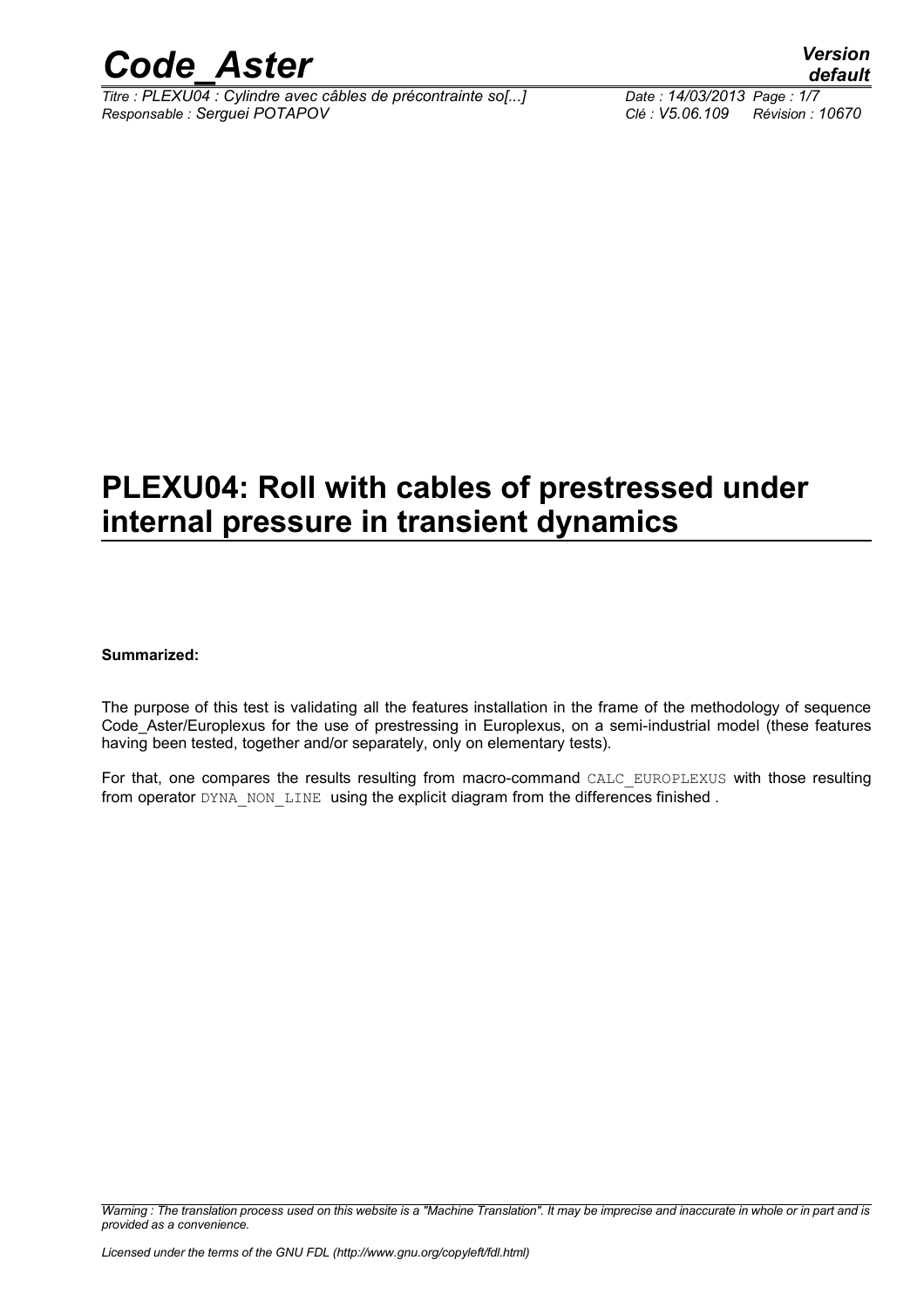*Titre : PLEXU04 : Cylindre avec câbles de précontrainte so[...] Date : 14/03/2013 Page : 2/7 Responsable : Serguei POTAPOV Clé : V5.06.109 Révision : 10670*

### **1 Description**

#### **1.1 Geometry**

The model of study is a cylindrical envelope of average radius  $R=21.9m$ , height  $H=49.6m$  and of thickness  $t=0.5m$ . The anchorages for the cables on the sides of the cylinder, have as a length  $L=1.5 m$  and for width  $l=0.5 m$ . Concerning the cables, they are positioned on the skin external of the cylinder. They are then offset of a distance  $e=0.25 m$ . The model is composed of 20 horizontal cables and 20 vertical cables. The figures below present the various components of the model of study.



*Warning : The translation process used on this website is a "Machine Translation". It may be imprecise and inaccurate in whole or in part and is provided as a convenience.*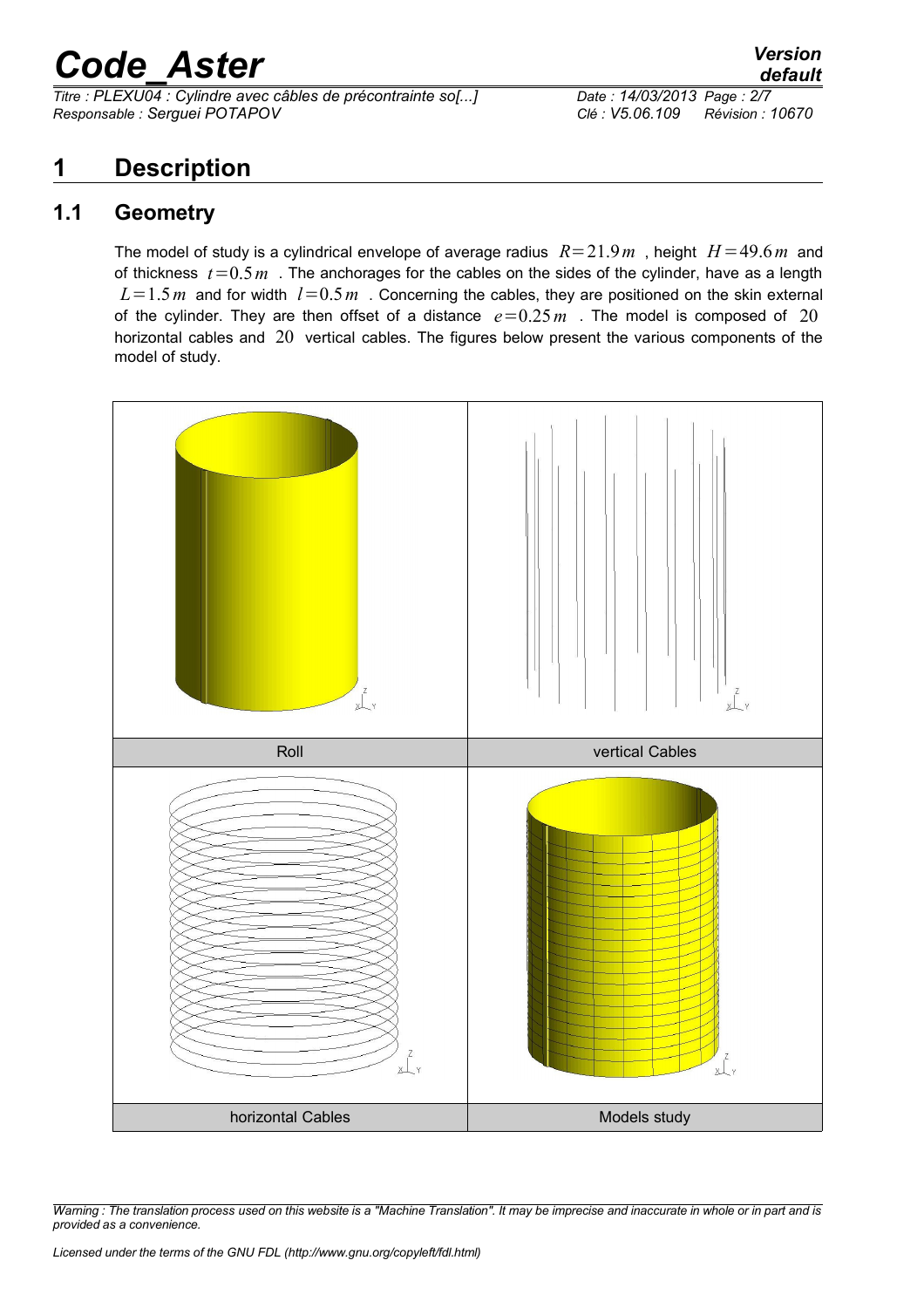*Titre : PLEXU04 : Cylindre avec câbles de précontrainte so[...] Date : 14/03/2013 Page : 3/7 Responsable : Serguei POTAPOV Clé : V5.06.109 Révision : 10670*

#### **1.2 Mesh**

the cables are with a grid with meshes SEG2. The cylinder and the anchorages for the cables are with a grid with meshes QUAD4. The discretization spaces some for the various components is to the maximum of  $f = 1.0m$ . The following figures represent the meshes for the various parts of the model.



*Warning : The translation process used on this website is a "Machine Translation". It may be imprecise and inaccurate in whole or in part and is provided as a convenience.*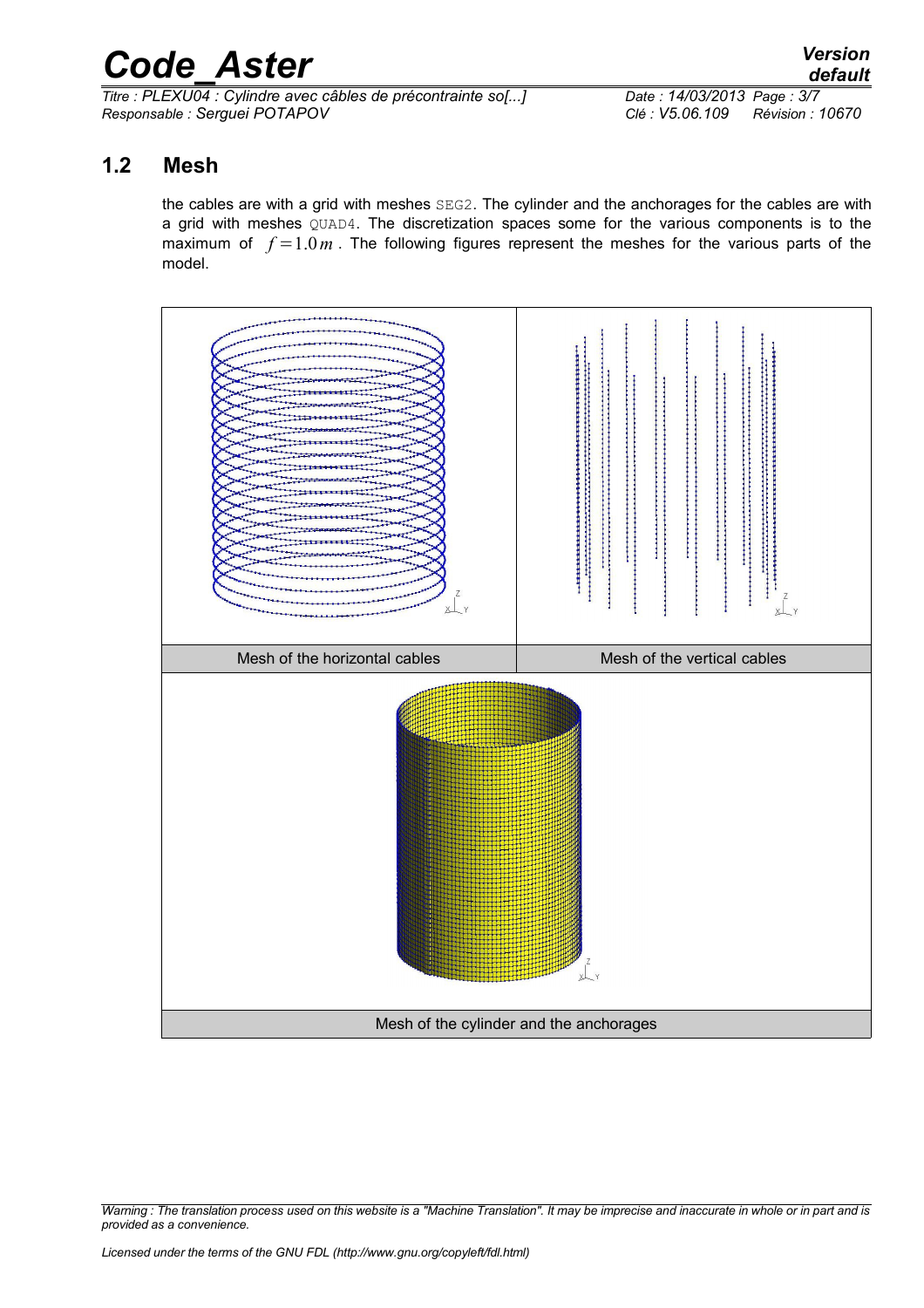*Titre : PLEXU04 : Cylindre avec câbles de précontrainte so[...] Date : 14/03/2013 Page : 4/7 Responsable : Serguei POTAPOV Clé : V5.06.109 Révision : 10670*

### **1.3 Properties of the materials**

the properties of the concrete for the cylinder and the anchorages and of steel for the cables of prestressing are indexed in the following table.

| <b>Concrete material</b>   |                     | <b>Steel</b>             |  |
|----------------------------|---------------------|--------------------------|--|
| <b>Modulus Young</b>       | $4\times10^{10}$ Pa | $1.93\times10^{11} Pa$   |  |
| Poisson's ratio            | 0.2                 | 0.0                      |  |
| <b>Density</b>             | $2500 \ kg/m^3$     | $7850 \,\mathrm{kg/m^3}$ |  |
| <b>Stress yield stress</b> | n l a               | $1.94\times10^{11} Pa$   |  |

#### **1.4 Boundary conditions and loadings**

the cylinder and the anchorages are embedded in top and bottom.

One initially imposes a tension in the cables equal to  $3.75\times10^6 N$  . The nodes at the ends of the vertical and horizontal cables are considered "active".

In the second time, one subjects the cylinder to an internal pressure which increases in the course of time (of  $P_i=0$  *Pa* with  $P_f=1$  *kbar* in  $\Delta t=1$  *ms* ). This loading is represented on the following graph.



*Warning : The translation process used on this website is a "Machine Translation". It may be imprecise and inaccurate in whole or in part and is provided as a convenience.*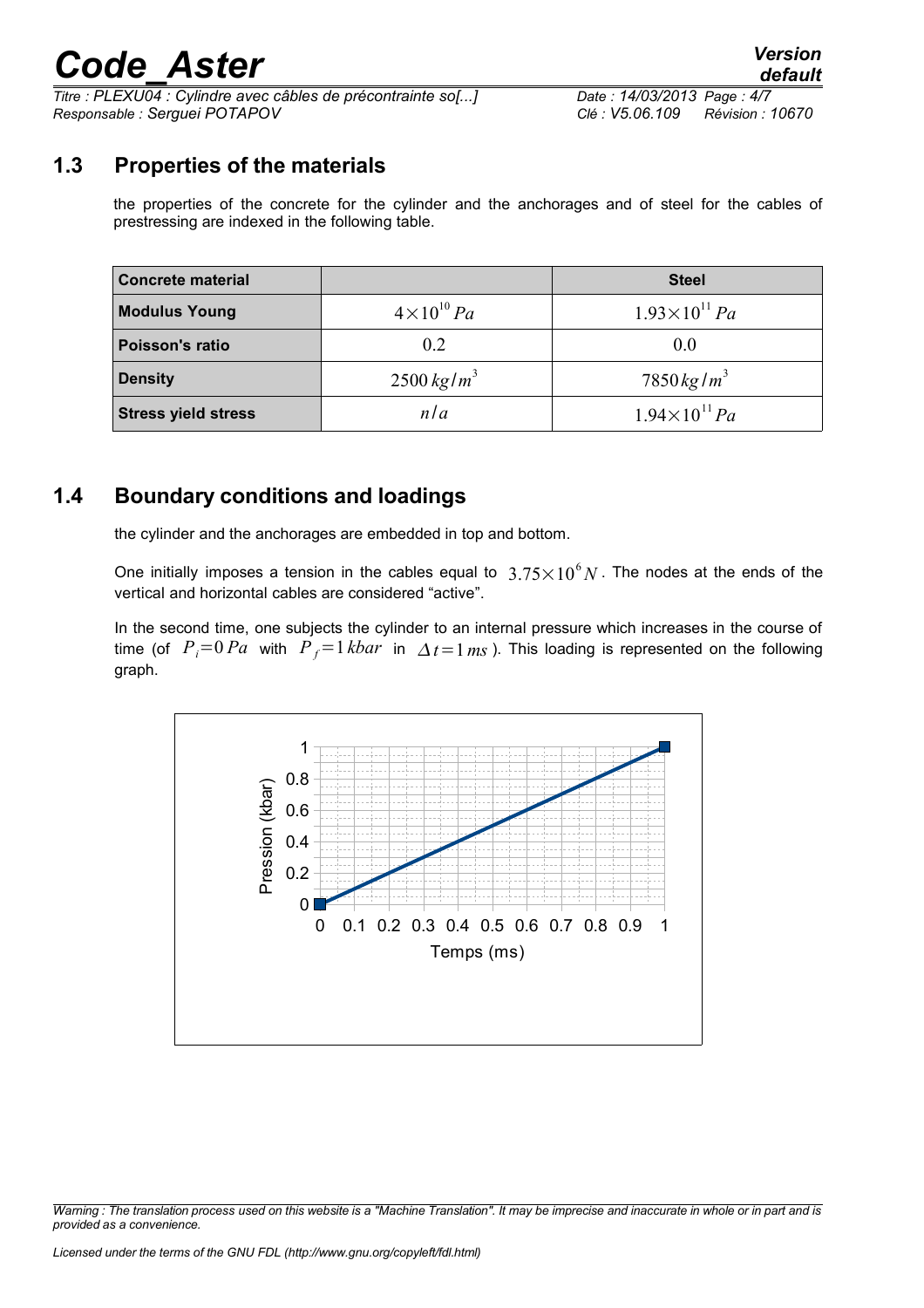*Titre : PLEXU04 : Cylindre avec câbles de précontrainte so[...] Date : 14/03/2013 Page : 5/7 Responsable : Serguei POTAPOV Clé : V5.06.109 Révision : 10670*

### **1.5 Principal stages of the tests**

One uses macro-command DEFI CABLE BP to obtain the kinematic relations between the cylinder and the cables as well as the loading related to the tension in the cables.

One launches then macro-command CALC\_PRECONT to carry out the setting into prestressed structure starting from the tensions of the cables given.

Result of this setting in prestressing is given in initial state to macro-command CALC\_EUROPLEXUS in order to calculate the mechanical response of the prestressed cylinder with the internal loading of pressure.

To validate the results resulting from CALC EUROPLEXUS, one does the same calculation with operator DYNA\_NON\_LINE.

From the two concept-results obtained, one extracts:

- •the evolution according to the time of displacement on the point of reference located at the middle height of the cylinder, in  $\,left(0,R,H/2\right)$  , is noted  $\,N_{\it ref}^{\it cyl}$  .
- •forces resulting from membrane *Nxx* and *Nyy* , at three times different in a mesh from the cylinder having a node in common with the node of reference of the cylinder, noted  $\;M^{cyl}_{\mathit{ref}}\;.$
- •normal force in an element of the readiest horizontal cable localised of the middle height of the cylinder and more far from the anchorages, noted *ELref câb* .

### **2 Reference solution**

#### **2.1 Results of reference**

the results of reference are those obtained with DYNA\_NON\_LINE.

#### **2.2 Uncertainty on the solution**

Inaccuracies of DYNA\_NON\_LINE.

*Warning : The translation process used on this website is a "Machine Translation". It may be imprecise and inaccurate in whole or in part and is provided as a convenience.*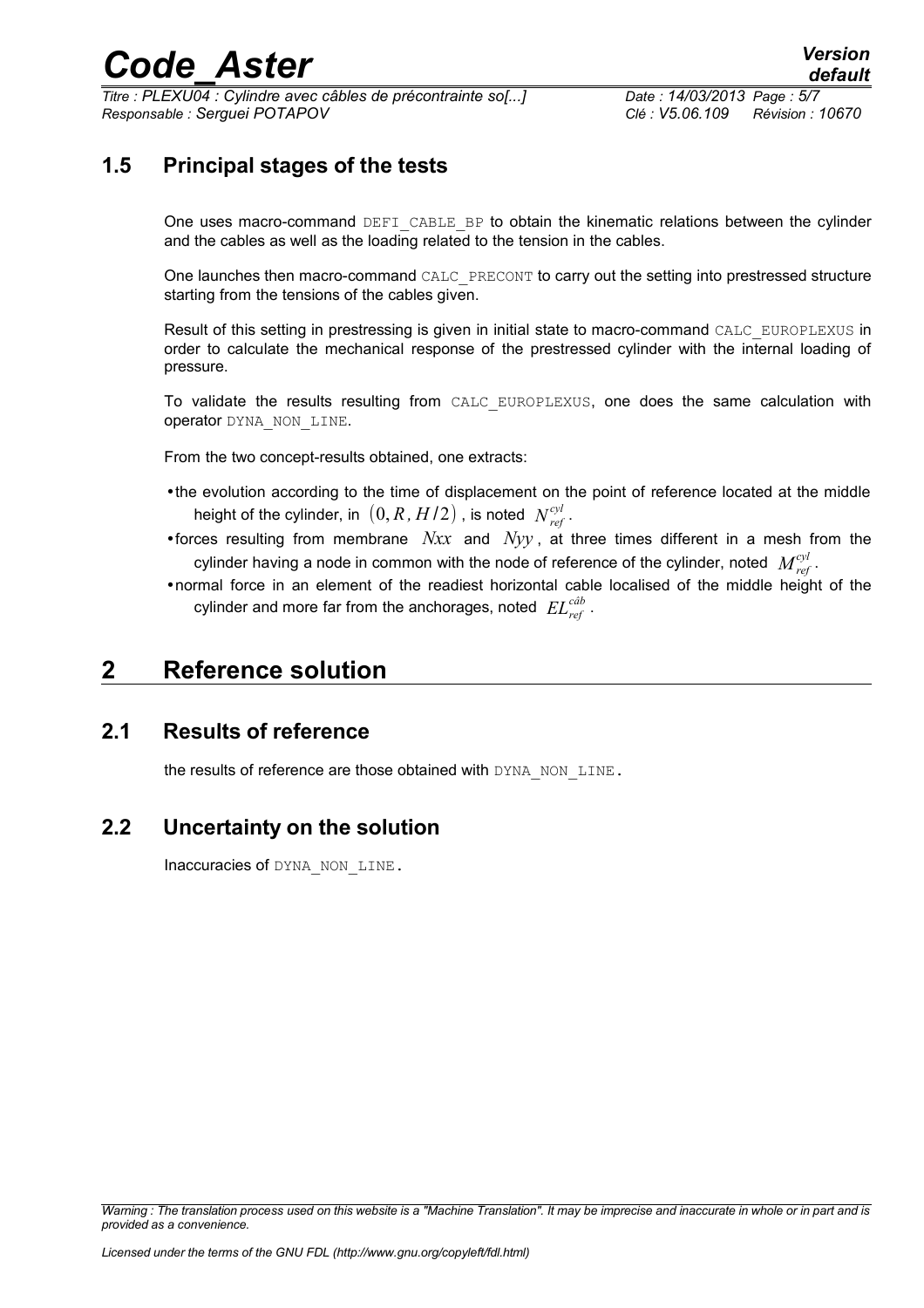*Titre : PLEXU04 : Cylindre avec câbles de précontrainte so[...] Date : 14/03/2013 Page : 6/7 Responsable : Serguei POTAPOV Clé : V5.06.109 Révision : 10670*

### **3 Modelization With**

the modelization of shells proposed is the  $Q4GG$ . The steel wire ropes are modelled by elements BARS.

Time step used for computations is of  $\Delta t = 0.1 \,\mu s$ , it observes the stability condition (CFL condition).

### **3.1 Quantities tested and results**

One tests the component  $DY$  displacement with the node  $N_{ref}^{cyl}$  at three different times.

| <b>Node</b>                   | <b>Component</b> | Time (ms) | Value of reference (m)   | Tolerance (%) |
|-------------------------------|------------------|-----------|--------------------------|---------------|
| $N_{\text{ref}}^{\text{cyl}}$ | DΥ               |           | $-1.7604036803488E - 03$ | 1 E $-6$      |
| $N_{\text{ref}}^{\text{cyl}}$ | DY               | 0.5       | $-1.527861996539E - 04$  |               |
| $N^{cyl}$<br>ref              | DΥ               |           | 0 011074648711162        | $(1)$ . $3$   |

One tests the value of two components of the generalized forces  $Nxx$  and  $Nyy$  , in the mesh  $M^{\text{cyl}}_{\text{ref}}$ at three different times.

| <b>Net</b>                        | <b>Component</b> | Time (ms) | Value of reference (N) | Tolerance (%) |
|-----------------------------------|------------------|-----------|------------------------|---------------|
| $M_{\mathit{ref}}^{\mathit{cyl}}$ | Nxx              |           | $-29835404160758E+05$  | $1.0E - 6.$   |
| $M_{\text{ref}}^{\text{cyl}}$     | Nxx              | 0.5       | 10344 834767446        | 9,0           |
| $M_{ref}^{cyl}$                   | Nxx              |           | $2.1694910222616E+06$  | 0.25          |

| Compon<br>ent                     | Mesh | Time (ms) | Value of reference (N)   | Tolerance (%) |
|-----------------------------------|------|-----------|--------------------------|---------------|
| $M_{\text{ref}}^{\text{cyl}}$     | Nyy  |           | $-1.6743997536148E + 06$ | $1.0E - 6.$   |
| $M_{\mathit{ref}}^{\mathit{cyl}}$ | Nyy  | 0.5       | $-1$ 2381395891676E + 05 | 0.5           |
| $M^{cyl}$<br>ref                  | Nyy  |           | $1.0726558582381E+07$    | 03 (          |

One tests the value of the normal force, in the element  $EL_{ref}^{cdb}$  at three different times.

| <b>Net</b>             | Component          | Time (ms) | Value of reference (N) | Tolerance (%) |
|------------------------|--------------------|-----------|------------------------|---------------|
| $EL_{ref}^{c\hat{a}b}$ | Ν                  |           | $3.75E + 06$           | $20E-3$       |
| $EL_{ref}^{c\hat{a}b}$ | Ν                  | 0.5       | $3.8177742952981E+06$  | 0.2           |
| $EL_{ref}^{c\hat{a}b}$ | $\scriptstyle\sim$ |           | $4.3036470457482E+06$  | 0.5           |

*Warning : The translation process used on this website is a "Machine Translation". It may be imprecise and inaccurate in whole or in part and is provided as a convenience.*